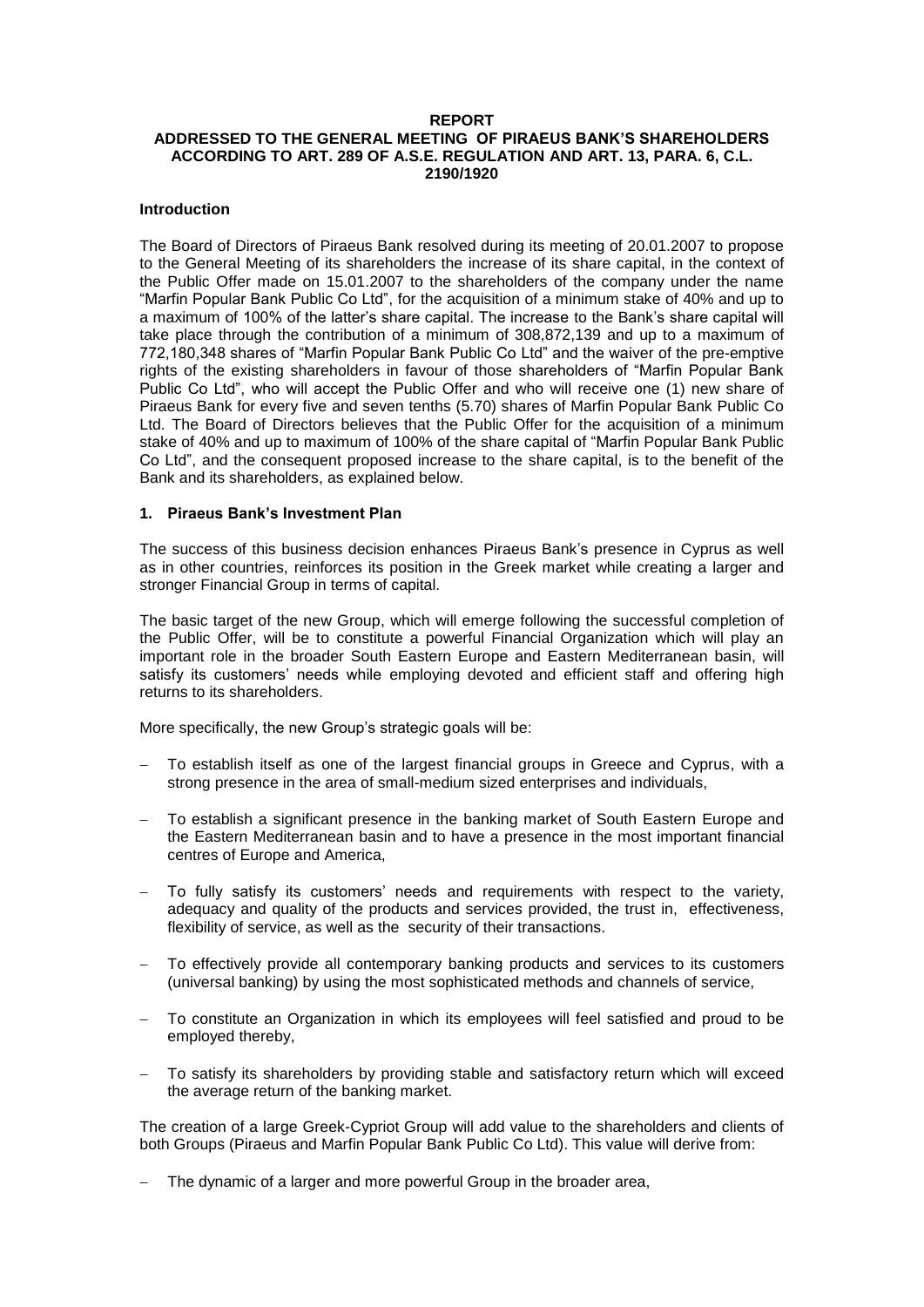- The enhancement of the new Group's competitive position in Greece and Cyprus, as well as in countries having strong Cypriot-Greek communities and business presences,
- The immediate expansion of the new Group's presence abroad, where the current presence of the Piraeus Group and of the Marfin Popular Bank Public Co Ltd Group is complementary,
- The creation of economies of scale,
- The creation of synergies and
- The reduction of the funding cost.

Based on the financial statements as of the end of September 2006, the new Group which will be formed following the successful completion of the Public Offer, will possess total assets of €50 bn, €32 bn of gross loans, €32 bn in deposits and retail bonds, and a total capital in the amount of €3.4 bn (excluding goodwill), while the consolidated capital adequacy ratio will be 13%. The new Group will have a total branch network of 820 branches (data as of year-end 2006), 450 of which will be situated in Greece, 114 in Cyprus and 256 abroad.

Economies of scale will be created with the merging of similar activities in the countries where both the Groups are currently present. In particular:

- In Greece, Piraeus Bank will pursue the absorption of the current banking activities of "Marfin Popular Bank Public Co Ltd Group" ("Egnatia Bank S.A.", "Laiki Bank (Greece) S.A." and "Marfin Bank S.A."). Furthermore, the merger of the new Group's subsidiary companies active in the same line of business, will also be pursued,
- In Serbia, "Laiki Bank AD" will be absorbed by "Piraeus Bank Beograd A.D.",
- In Romania "Egnatia Bank Romania" will be absorbed by "Piraeus Bank Romania S.A.".

In the remaining geographical regions where there is no common presence of the two Groups, the companies will continue their operations. In particular:

- In Cyprus, "Marfin Popular Bank Public Co Ltd" will constitute a subsidiary company of Piraeus Bank Group, as will the remaining companies (subsidiaries of "Marfin Popular Bank Public Co Ltd") operating today.
- In the United Kingdom, the branches of "Marfin Popular Bank Public Co Ltd" and "Laiki Bank (Guernsey)" will continue to operate along with Piraeus Bank's branch,
- In Australia, "Laiki Bank (Australia) Ltd" will continue to operate,
- In the United States of America "Marathon Bank" will continue to operate,
- In Albania "Tirana Bank IBC" and the other subsidiaries of the Group will continue to operate,
- In Bulgaria "Piraeus Bank Bulgaria AD" and the other subsidiary companies of the Group will continue to operate.
- In Egypt "Piraeus Bank Egypt SAE" and the other subsidiary companies of the Group will continue to operate,
- The representative offices of Marfin Popular Bank Public Co Ltd Group will continue to operate.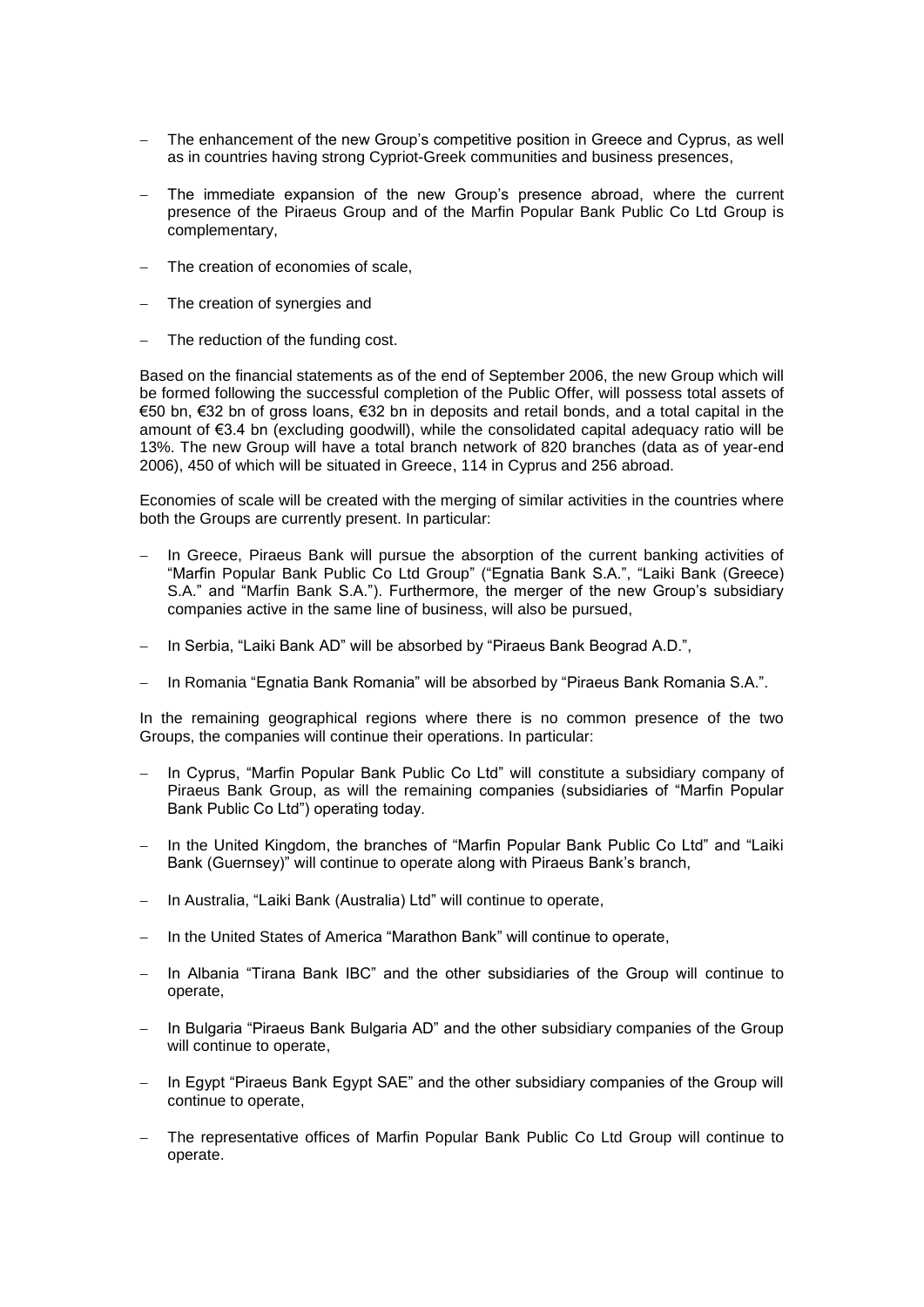### **2. Objective of the Share Capital Increase – Reasons for the waiver of the existing shareholders' pre-emption right**

Piraeus Bank has submitted a Public Offer to the shareholders of "Marfin Popular Bank Public Co Ltd" for the acquisition of a minimum stake of 40% and up to a maximum of 100% of the latter's share capital, following the respective resolution of the Board of Directors dated 11.01.2007. The proposed consideration offered to "Marfin Popular Bank Public Co Ltd" shareholders consists of one (1) Piraeus Bank share for every 5 and 7 tenths (5.70) of "Marfin Popular Bank Public Co Ltd" shares, as such is substantiated by the fair and reasonable value ratio of the two companies. Piraeus Bank shares, which will constitute the consideration of the Public Offer in accordance with the above, will derive from the increase of the share capital of the Bank through the contribution of at least 308,872,139 and up to 772,180,348 shares of "Marfin Popular Bank Public Co Ltd", from the consenting shareholders of the latter.

**In the event of the successful outcome of the Public Offer, and for the achievement of the aforementioned, the waiver of the existing shareholders' pre-emption rights is mandatory, such that the new shares resulting from the said share capital increase may be offered to the shareholders of "Marfin Popular Bank Public Co Ltd" who will have accepted the Public Offer.**

In the event that Piraeus Bank's Public Offer is accepted by all the shareholders of Marfin Popular Bank Public Co Ltd, the composition of the new shareholders' structure will be as follows:

- Piraeus Bank's existing shareholders 66.6% and
- Marfin Popular Bank's Public Co Ltd existing shareholders 33.4%

The total cost for the issuance of the new Piraeus Bank's shares (ATHEX and C.S.D. rights, Hellenic Capital Market Commission tax, advertisements, Prospectus' printing and distribution, Press Releases, auditors' and advisors' compensation and expenses) is estimated at approximately €11 mn.

### **3. The company to be acquired (source: "Marfin Popular Bank Public Co Ltd")**

"Marfin Popular Bank Public Co Ltd" is a public limited liability company registered in Cyprus in 1924 with registration number 1, based on the Company Law Chap. 113. The company's activities commenced in 1901 with the establishment of "Popular Savings Bank of Limassol". The Savings Bank developed into a full Banking Institution and was registered as a public company in 1924, with registration number "1", whence it was renamed "The Popular Bank of Limassol Ltd". In 1967 the company was renamed "Cyprus Popular Bank Limited" and since 1969 its activities have developed throughout Cyprus. On the 26<sup>th</sup> of May, 2004, it was again renamed "Cyprus Popular Bank Public Co Ltd" in accordance with the new provisions of the Cypriot Company Law Chap. 113.. On 20.09.2006 the company submitted a Voluntary Tender Offer for the acquisition of: i) 100% of the shares of "Marfin Financial Group Holdings S.A." and ii) 100% of the common and preferred shares of "Egnatia Bank S.A.", including convertible bonds, while at the same time it submitted a Private Offer for the acquisition of the total shares of its subsidiary "Laiki Bank (Greece) S.A". The Tender Offers offered: i) shares corresponding to 95.3% of the share capital of "Marfin Financial Group Holdings S.A.", ii) shares corresponding to 86.44% of the voting rights of "Egnatia Bank S.A." and of 86.25% of the share capital of "Egnatia Bank S.A.". Finally, on October 31 $^{\text{st}}$  2006, the Extraordinary General Meeting of its shareholders approved the renaming of the company to "Marfin Popular Bank Public Co Limited".

The total shares of "Marfin Popular Bank Public Co Limited" amount to 772,180,348 common shares having a nominal value of  $\epsilon$ 0.87 (£0,50), which are listed for trading on the Cyprus Stock Exchange and the Athens Stock Exchange.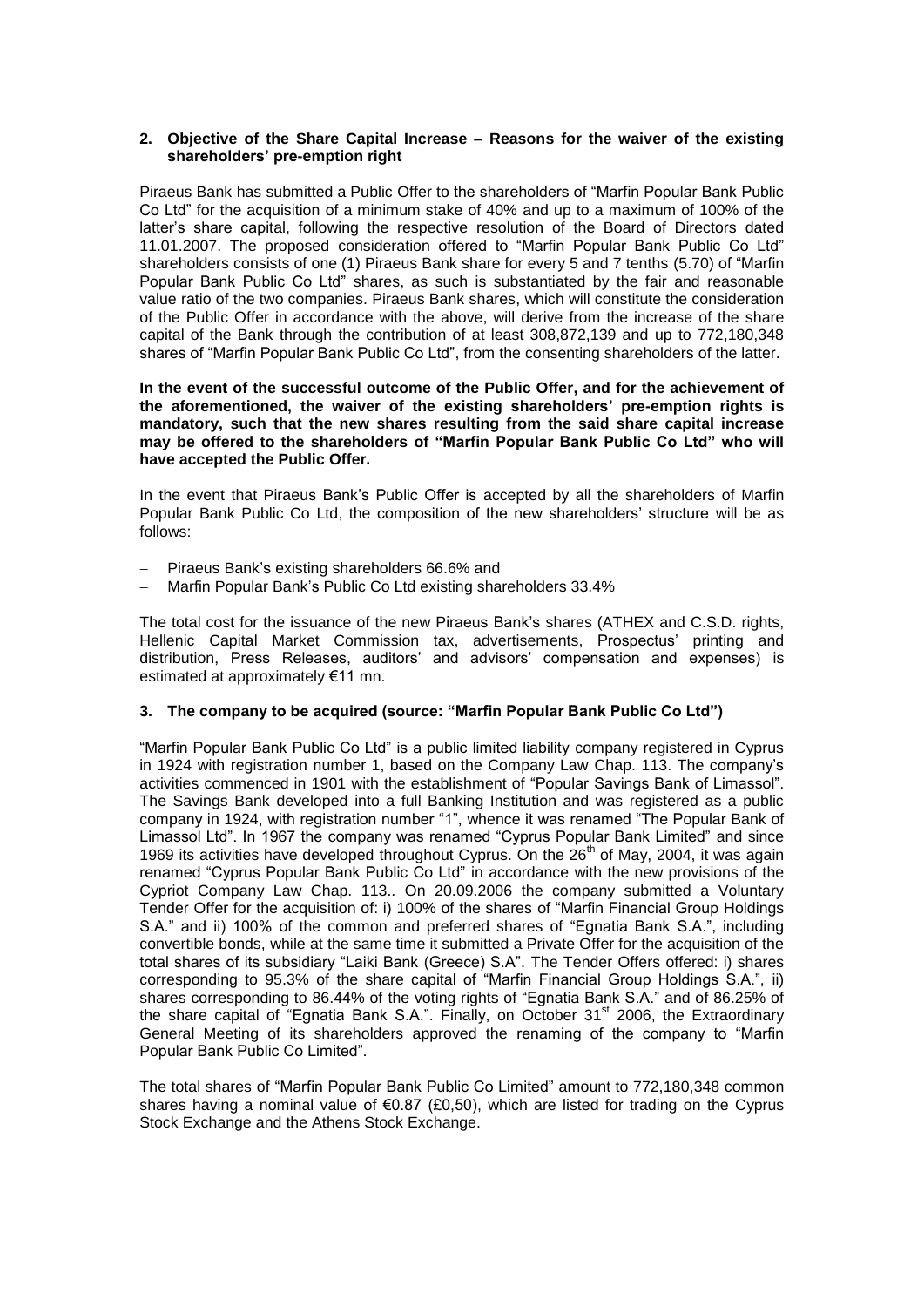## **Corporate Activity**

The main targets of Marfin Popular Bank include, among others, the establishment and execution of banking, stock exchange and commercial activities of a broad spectrum, as well as the establishment, operation and management of branches and agencies in Cyprus and abroad. The Group of "Marfin Popular Bank Public Co Limited" operates in Cyprus (113 branches), Greece (56 branches), the United Kingdom (5 branches), Australia (9 branches), Guernsey (1 branch) and Serbia (27 branches and 3 business units), while it has representative offices in 4 other countries. The Group is based in Cyprus where it has a market share of 24.3% in terms of deposits and 22.9% in terms of loans (data as of December 2005). Moreover, a part of the Group's operations is carried out in the Greek market, where the Group operates since 1992 and holds a market share of 1.7% in terms of deposits and 1.6% in terms of loans (data as of December 2005). The Group employed 3,886 persons on 30 September 2006.

The issuance of a three-year bond of a total amount of  $\epsilon$ 300 mn was completed on 12 June 2004, whereas on 22 May 2006 the Group announced the issuance of secondary capital and more precisely of a ten-year bond of a total amount of €450 mn, in the context of the European Medium Term Note Programme (EMTN Programme) of a total amount of € 1 bn.

The "Marfin Popular Bank Public Co Limited" Group's operations extend internationally:

- $\geq$  in 1974 the first London branch was established.
- in 1986 the Group established representative offices in Australia and during the next years in South Africa (Johannesburg), Canada (Toronto and Montreal), Serbia (Belgrade), Russia (Moscow) and the USA (New York),
- $\triangleright$  In 1992 it commenced its operations in Greece through its subsidiary "European Laiki Bank", which was later renamed "Laiki Bank (Greece) S.A.",
- $\triangleright$  In April 2001 it proceeded to the creation of a subsidiary in Australia under the name "Laiki Bank (Australia) Ltd.",
- $\triangleright$  In March 2005 the Group obtained a license from Guernsey's Supervisory Authorities and proceeded to the establishment and operation of a Bank under the name "Laiki Bank (Guernsey) Limited".
- $\triangleright$  In January 2006 the Group acquired "Centrobanka A.D." in Serbia which was renamed "Laiki Bank A.D."

Below are the subsidiaries and associated companies of Marfin Popular Bank Public Co Ltd. Group. The Group's operations in the United Kingdom are performed through branches that belong to the mother Company.

| <b>Company Name</b><br><b>Subsidiary Companies in Cyprus</b> | <b>Activities</b>          | Country | % Group* |
|--------------------------------------------------------------|----------------------------|---------|----------|
| Laiki Cyprialife Ltd.                                        | Life Insurance             | Cyprus  | 100%     |
| Laiki Insurance Ltd.                                         | General Insurance          | Cyprus  | 100%     |
| Laiki Brokers Ltd.                                           | <b>Insurance Agents</b>    | Cyprus  | 100%     |
| Laiki Insurance Agencies Ltd.                                | <b>Insurance Agents</b>    | Cyprus  | 100%     |
| Filiki Insurance Company Ltd.                                | <b>Investment Company</b>  | Cyprus  | 100%     |
| Paneuropean Insurance Company Ltd.                           | <b>Investment Company</b>  | Cyprus  | 100%     |
| Cyprialife Ltd.                                              | <b>Investment Company</b>  | Cyprus  | 100%     |
| Laiki Cyprian Bank Ltd.                                      | Financing                  | Cyprus  | 100%     |
| Laiki Factors                                                | Factoring                  | Cyprus  | 100%     |
| Laiki Investments                                            | <b>Banking Investments</b> | Cyprus  | 57%      |
| <b>Laiki Securities</b><br>Laiki Mutual Funds Management     | Stock Exchange             | Cyprus  | 57%      |
| Company & Asset Management Ltd.                              | Asset Management           | Cyprus  | 57%      |
| Laiki Leukothea Centre Ltd.                                  | <b>Real Estate</b>         | Cyprus  | 100%     |
| Labancor Ltd.                                                | <b>Real Estate</b>         | Cyprus  | 100%     |
| LCL Cavendish Place Properties Ltd.                          | <b>Real Estate</b>         | Cyprus  | 100%     |
| Auction Yard Ltd.                                            | Auctions                   | Cyprus  | 100%     |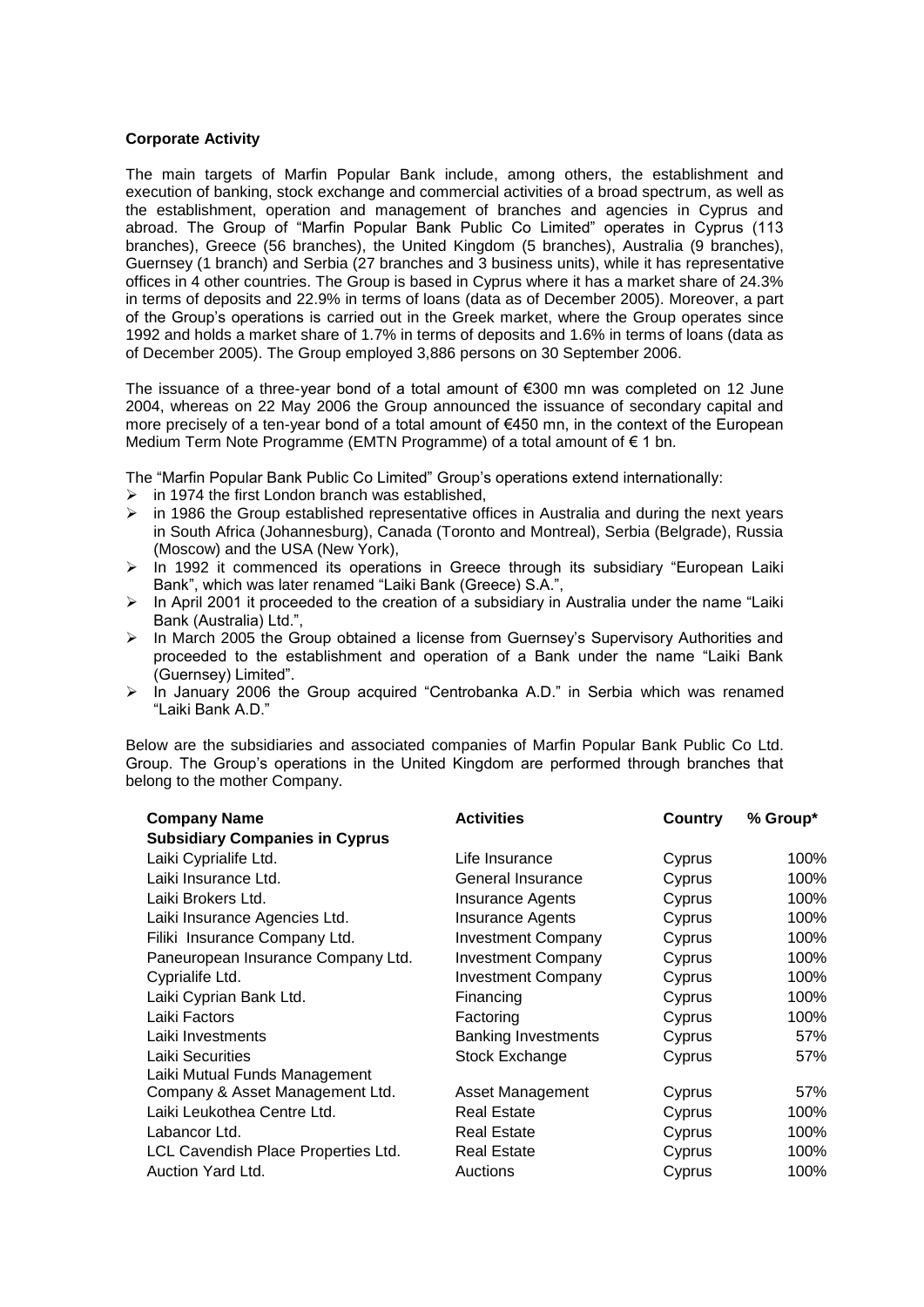| Laiki Bank (Nominees) Ltd.                 | <b>Funds Management</b> | Cyprus    | 100% |
|--------------------------------------------|-------------------------|-----------|------|
| <b>Subsidiary Companies outside Cyprus</b> |                         |           |      |
| Laiki Bank (Greece) S.A.                   | <b>Banking</b>          | Greece    | 80%  |
| Laiki Leasing S.A.                         | Leasing                 | Greece    | 80%  |
| Laiki Factoring S.A.                       | Factoring               | Greece    | 80%  |
| Laiki Mutual Funds Management              | Mutual Funds Management |           |      |
| Company                                    | Company                 | Greece    | 78%  |
| Laiki ATTALOS                              | Stock Exchange          | Greece    | 77%  |
| Laiki Life S.A.                            | Life Insurance          | Greece    | 80%  |
| Laiki Insurance Agency                     | <b>Insurance Agents</b> | Greece    | 80%  |
| Laiki Bank (Australia) Ltd.                | <b>Banking</b>          | Australia | 100% |
| Laiki Bank (Guernsey) Ltd.                 | <b>Banking</b>          | Guernsey  | 100% |
| Laiki Bank A.D.                            | <b>Banking</b>          | Serbia    | 95%  |
| <b>Affiliated Companies</b>                |                         |           |      |

JCC Payments systems Ltd. Credit Cards Serbia 30% \* amount of effective direct and indirect participation (effective interest) rounded to the nearest unit.

## **Shareholders' Structure**

The shareholder structure of "Marfin Popular Bank Public Co Ltd." on 08.01.07 was:

| Dubai Financial Limited Liability Company | 16.9%  |
|-------------------------------------------|--------|
| Other Shareholders                        | 83.1%  |
| Total                                     | 100,0% |

### **Brief Financials**

The financial statements of "Marfin Popular Bank Public Co Ltd" for the nine months of 2006 from 1.1.2006 up to 30.9.2006 - are extracted from the pro-forma financial statements that were published in its Information Memorandum in the context of its Tender Offer for the acquisition of a stake of "Marfin Financial Group S.A. Holdings", of "Egnatia Bank S.A." and of "Laiki Bank (Greece) S.A.".

The remaining data for the nine month period from 1.1.2006 to 30.9.2006, the nine month period from 1.1.2005 to 30.9.2006, the financial year from 1.1.2005 to 31.12.2005 and the financial year from 1.1.2004 to 31.12.2004 are based on the consolidated financial statements of "Cyprus Popular Bank Public Company Ltd.".

| amounts in $\epsilon$ mn.                           | <b>Pro-forma Data</b><br><b>Marfin Popular</b><br><b>Bank Public Co Ltd.</b> | <b>Cyprus Popular Bank Public Company Ltd.</b> |           |            |            |
|-----------------------------------------------------|------------------------------------------------------------------------------|------------------------------------------------|-----------|------------|------------|
|                                                     | 30/9/2006                                                                    | 30/9/2006                                      | 30/9/2005 | 31/12/2005 | 31/12/2004 |
| <b>Total Assets</b>                                 | 21,982                                                                       | 14,657                                         | 11,362    | 12,344     | 10,142     |
| Loans, net                                          | 11,321                                                                       | 7,874                                          | 7,478     | 6,929      | 6,022      |
| <b>Deposits</b>                                     | 15,261                                                                       | 11,319                                         | 10,347    | 9,930      | 8,000      |
| <b>Share Capital</b>                                | $1,706$ (*)                                                                  | 807                                            | 581       | 601        | 527        |
| Profit after tax<br>attributable to<br>shareholders | 194                                                                          | 109                                            | 53        | 75         | 36         |

\* net of goodwill